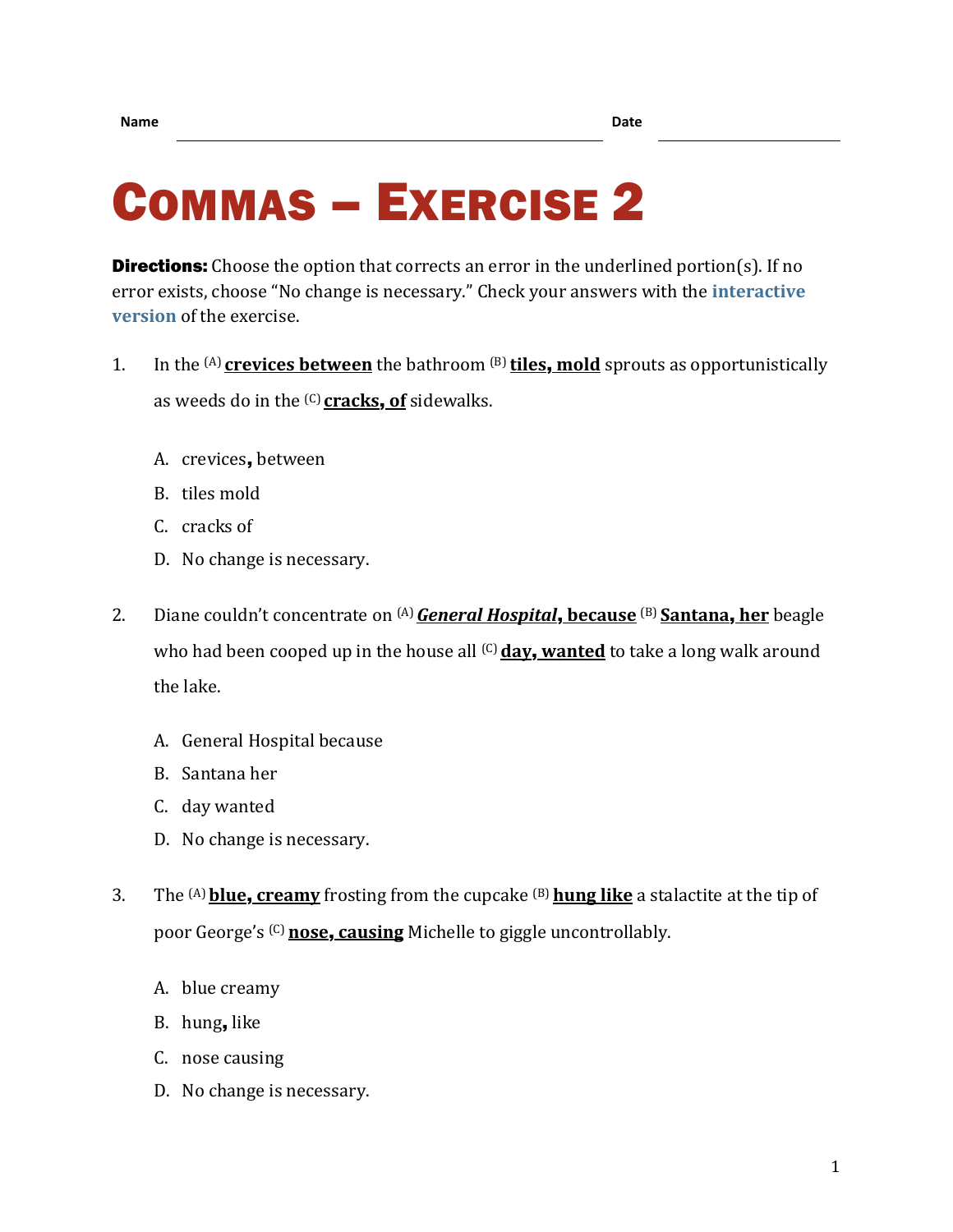- 4. Anthony wanted fried chicken for (A) **lunch**, **but** the cafeteria offered only greenish (B)**meatballs with** overcooked (C) **noodles**, **and** crispy meatloaf with lumpy mashed potatoes.
	- A. lunch but
	- B. meatballs, with
	- C. noodles and
	- D. No change is necessary.
- 5. To clean up the kitchen more (A) **quickly**, **Maria** let Romeo, the family's German (B) **shepherd prewash** the dishes with his (C) **fat**, **pink** tongue.
	- A. quickly Maria
	- B. shepherd, prewash
	- C. fat pink
	- D. No change is necessary.
- 6. "Don't let the cat (A) **out"**, **warned** my roommate Beatrice. "Yesterday, he brought home another dead (B) **squirrel**,**" she** then (C) **explained to** me.
	- A. out," warned
	- B. squirrel", she
	- C. explained, to
	- D. No change is necessary.
- 7. An unswept <sup>(A)</sup> driveway and overgrown lawn make the <sup>(B)</sup> house on the corner look (C) **deserted but** the truth is that the family living there loathes yard work.
	- A. driveway, and
	- B. house, on
	- C. deserted, but
	- D. No change is necessary.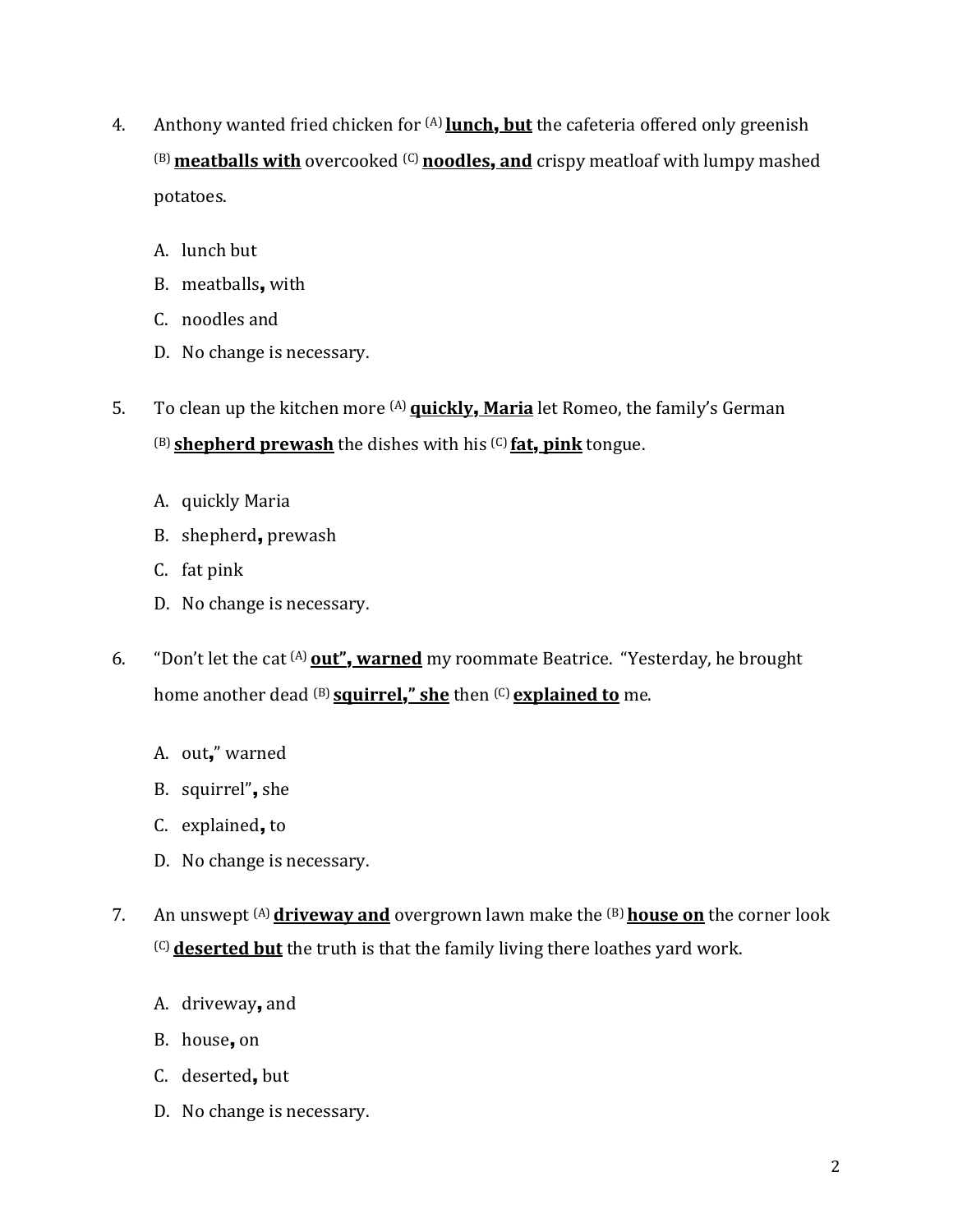- 8. Swimming in cloudy (A)**water**, **the** goldfish peered through the (B) **dirty**, **aquarium** glass, hoping that today Fred would (C) **remember to** sprinkle some food into the tank.
	- A. water the
	- B. dirty aquarium
	- C. remember, to
	- D. No change is necessary.
- 9. Simon needed a dollar for a (A) **soda but** discovered that his wallet was (B) **empty**, **so** he gave the machine a hard kick, hoping to dislodge a (C) **bottle for** free.
	- A. Pepsi, but
	- B. empty so
	- C. bottle, for
	- D. No change is necessary.
- 10. Rhonda (A) **remembered to** grab a jacket before she left the (B) **house**, **so** that she wouldn't freeze for fifty <sup>(C)</sup> minutes in College Algebra.
	- A. remembered, to
	- B. house so
	- C. minutes, in
	- D. No change is necessary.
- 11. (A) **Five**, **steaming** bowls of squid eyeball stew sat on the buffet table. Cassandra didn't want to be a (B)**pig**, **but** the smell was so (C) **appetizing that** she took two just for herself.
	- A. Five steaming
	- B. pig but
	- C. appetizing, that
	- D. No change is necessary.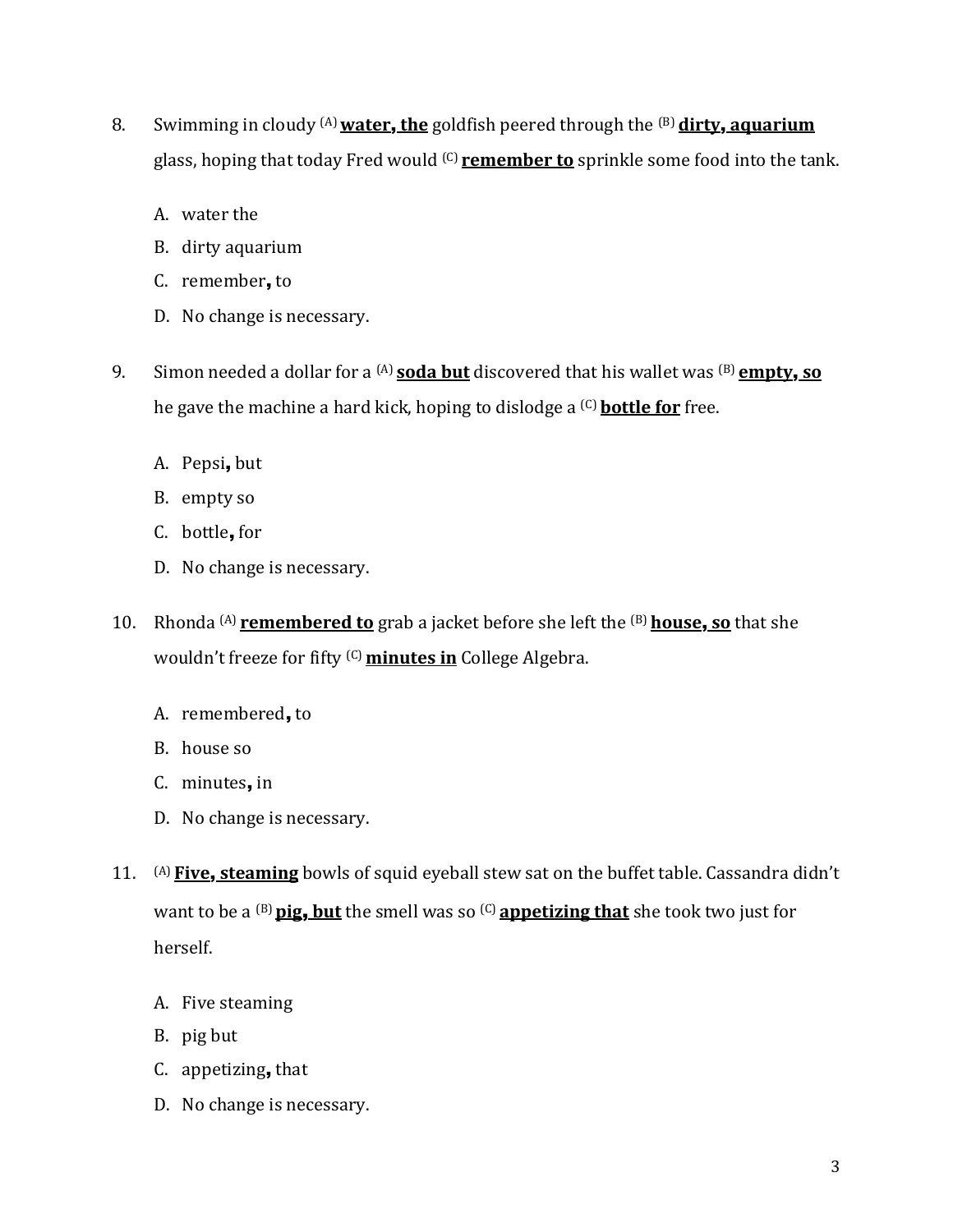- 12. "Take that comma (A) **out**,**" whispered** Crystal, who saw (B)**Tamara making** a mistake on the quiz. "You need to put it after the next (C)**word" she** then advised.
	- A. out" whispered
	- B. Tamara, making
	- C. word," she
	- D. No change is necessary.
- 13. Dr. Grayson, who enjoys belittling (A) **students pointed** a (B) **long**, **bony** finger at Charlotte and began to explain why Charlotte's comment about the French Revolution was (C)**hopelessly and** completely wrong.
	- A. students, pointed
	- B. long bony
	- C. hopelessly, and
	- D. No change is necessary.
- 14. Larry's (A) **crumpled smelly** laundry piled on the (B) **chair caused** his neat-freak sister Samantha so much (C) **frustration that** she washed the clothes for her lazy brother.
	- A. crumpled, smelly
	- B. chair, caused
	- C. frustration, that
	- D. No change is necessary.
- 15. After I saw a (A) **cockroach peeking** out of my burrito, one (B) **restaurant that** I no longer recommend is Tito's Taco (C)**Palace**, **on** West Summerland.
	- A. cockroach, peeking
	- B. restaurant, that
	- C. Palace on
	- D. No change is necessary.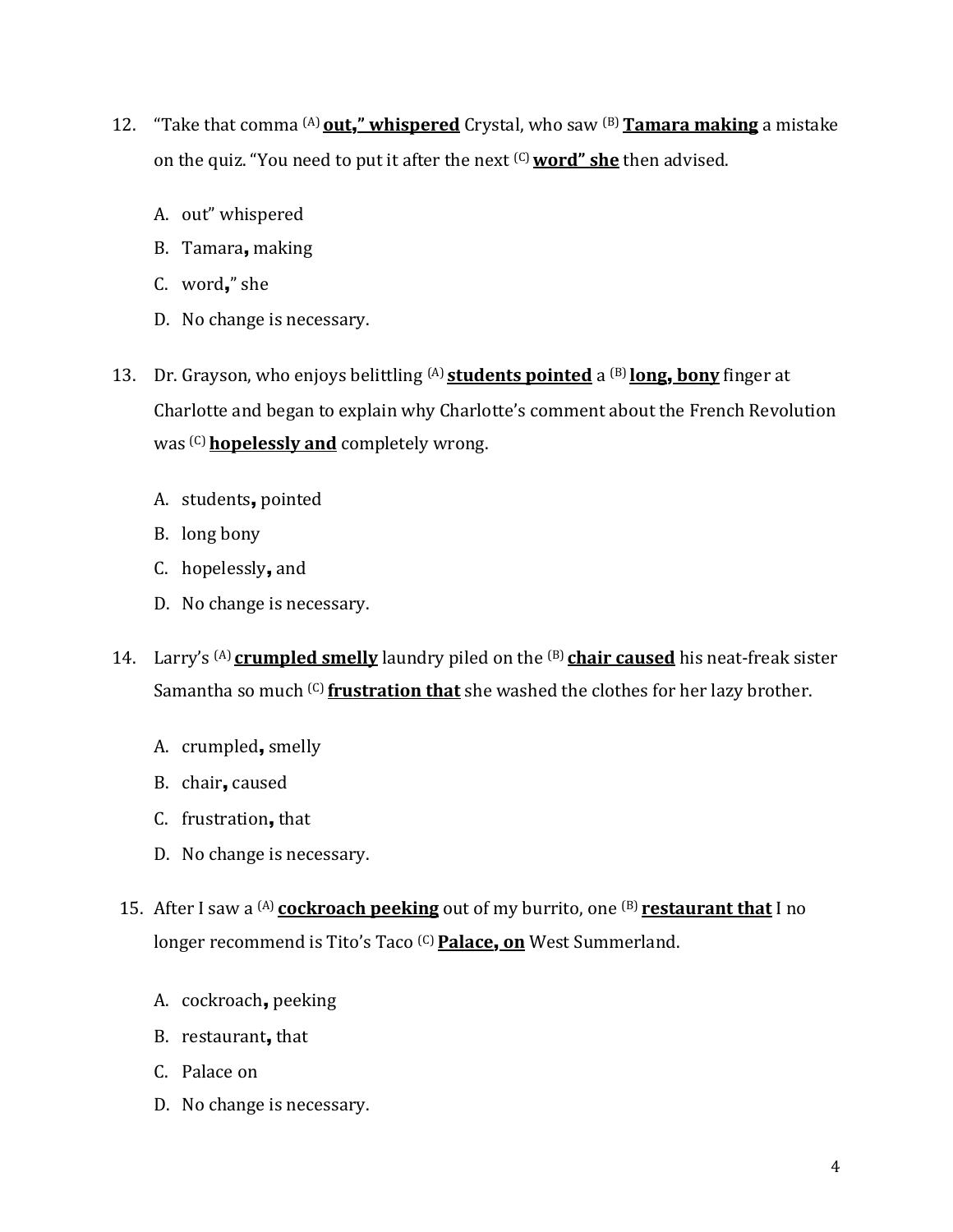- 16. Ricky stuffed his wad of money in a (A) **sock hidden** in the (B) **hamper**, **so** that Mark, his freeloading (C) **roommate**, **wouldn't** start begging for a "loan."
	- A. sock, hidden
	- B. hamper so
	- C. roommate wouldn't
	- D. No change is necessary.
- 17. Hair clung to all the seat (A) **cushions**, **and** dog snot smeared the glass of the living room windows. Bones, stuffed (B) **toys**, **and** tennis balls littered the floor. Exhausted from their day of play, (C)**Oreo**, **and** Skeeter slept soundly on the loveseat, waiting for their owners to return.
	- A. cushions and
	- B. toys and
	- C. Oreo and
	- D. No change is necessary.
- 18. (A) "**Sweetheart**, **you** better get your girlfriend a better Valentine's gift than that cheap box of (B) **chocolates**,**" warned** Mrs. (C) **Smith**, **Clarence's** mother.
	- A. Sweetheart you
	- B. chocolates", warned
	- C. Smith Clarence's
	- D. No change is necessary.